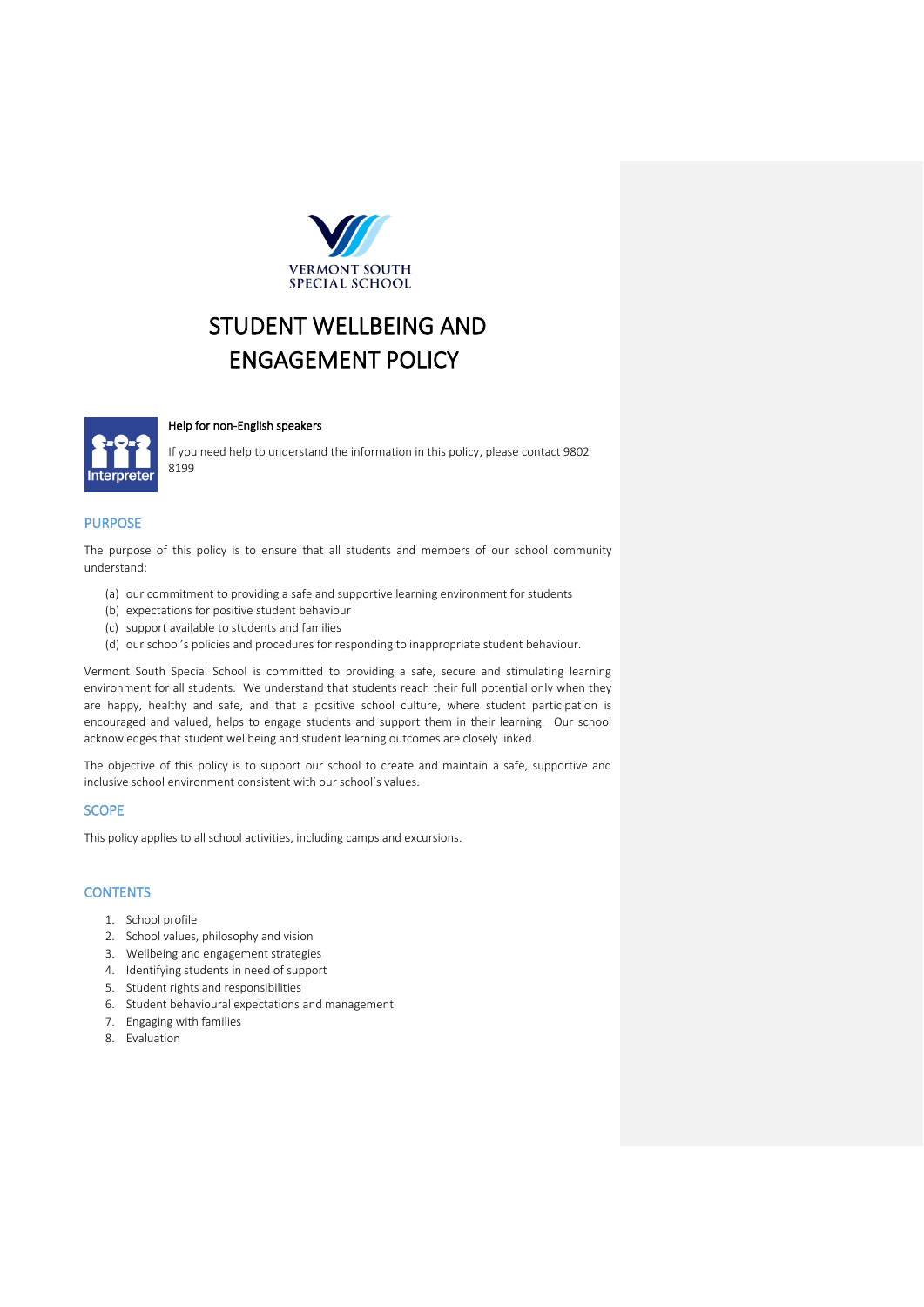# **POLICY**

# 1. School profile

Vermont South Special School is committed to maximising student achievement in a broad range of programs that are appropriate to the needs of children with a mild intellectual disability aged  $5 - 12$ . Many children also exhibit other diagnosed disabilities and medical conditions. The school is situated in an attractive residential area and is closely located to a variety of community facilities. We have an enrolment of 150 students, two thirds of whom are boys. The school has 53 full time equivalent staff: 2 Principal Class, 21 teachers and 29 Education Support Staff. All Victorian government school teachers meet the registration requirements of the Victorian Institute of Teaching.

Small class sizes and trained Special Education teachers with exceptional skills and dedication to their role, guarantee that children with a mild intellectual disability are given the opportunity to benefit from a quality alternative education. The school's focus on School Wide Positive Behaviour Support and planning in teams, as well as education support staff in every classroom, enhances the learning environment, supports student skill development and behaviour, and improved teacher capabilities. The school offers various programs, as well as whole school events for the benefit of the school community. We do not charge school fees and plan to continue this practice into the future. Many families make voluntary contributions to the school, which allows us to continue the valuable programs we are offering.

#### 2. School values, philosophy and vision

## **VISION**

Our vision is to empower students to reach their personal best.

#### **MISSION**

Vermont South Special School's mission is to provide students with the best possible foundation in life through a well-rounded education.

## OBJECTIVE

Vermont South Special School's objective is to stimulate students to learn in a vibrant, nurturing, educational environment, which provides for individual needs, whilst supporting the whole school community in a climate of mutual respect and trust.

#### VALUES

Vermont South Special School's values are:

#### Respect, Responsibility, Resilience and Learning

We are learners.

We respect ourselves and each other, and understand that our attitudes and behaviours have an impact on the people around us.

We are responsible and we take care of our school and the property of others.

We are resilient and persist even when things are difficult.

*Our Statement of Values is available online at: www.vermont-south-ss.vic.edu.au*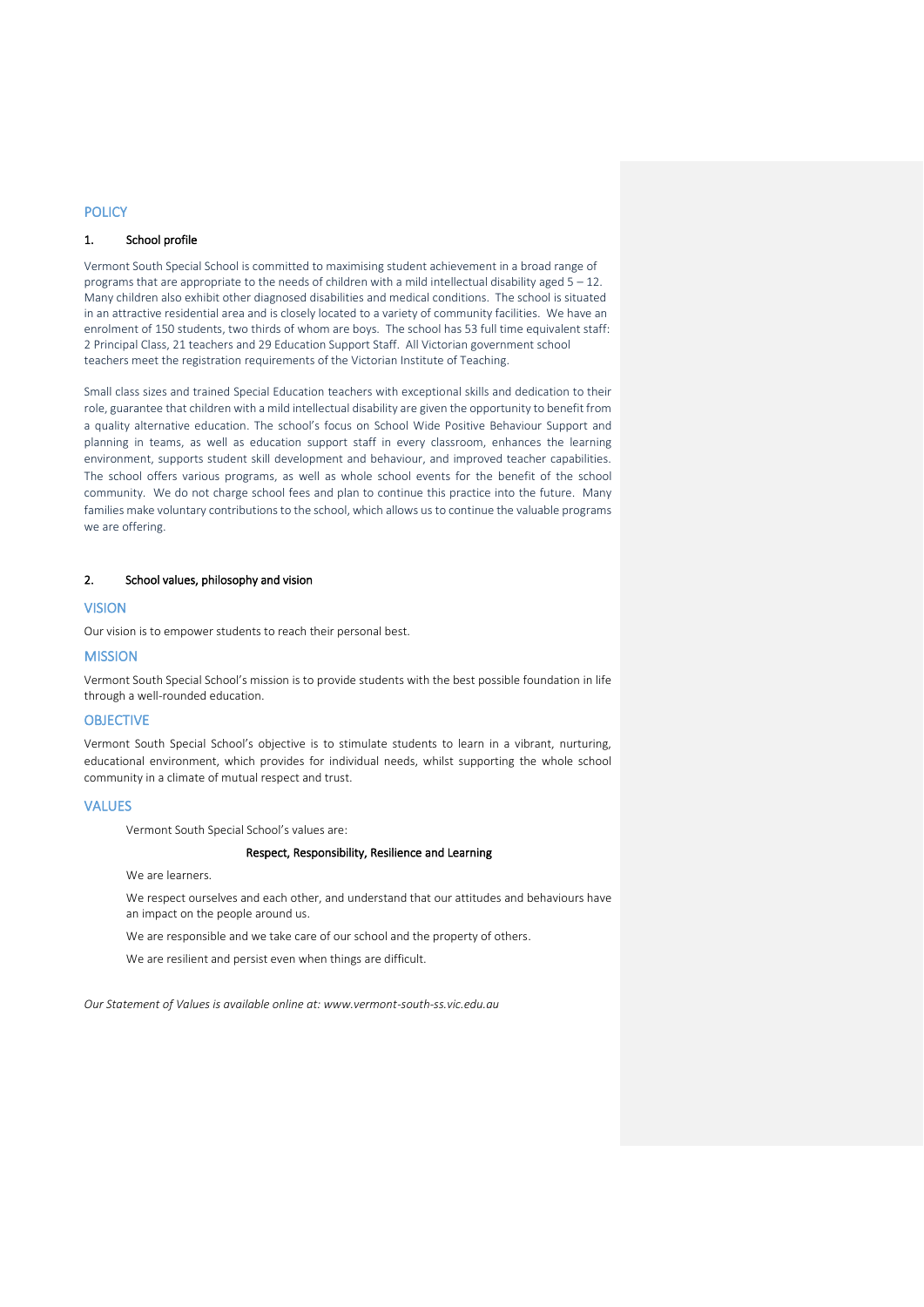#### 3. Wellbeing and engagement strategies

Vermont South Special School has developed a range of strategies to promote engagement, positive behaviour and respectful relationships for all students in our school. We acknowledge that some students need extra social, emotional and/or educational support at school, and that the needs of students will change over time as they grow and learn.

A summary of the universal (whole of school), targeted (year group specific) and individual engagement strategies used by our school is included below:

#### **Universal**

- high and consistent expectations of all staff, students and parents and carers
- prioritise positive relationships between staff and students, recognising the fundamental role this plays in building and sustaining student wellbeing
- creating a culture that is inclusive, engaging and supportive and that embraces and celebrates diversity and empowers al students to participate and feel valued
- welcoming all parents/carers and being responsive to them as partners in learning
- analysing and being responsive to a range of school data such as attendance, Attitudes to School Survey, parent survey data, student management data and school level assessment data
- teachers at Vermont South Special School use an instructional framework to ensure an explicit, common and shared model of instruction to ensure that evidenced-based, high yield teaching practices are incorporated into all lessons
- teachers at Vermont South Special School adopt a broad range of teaching and assessment approaches to effectively respond to the diverse learning styles, strengths and needs of our students and follow the standards set by the Victorian Institute of Teaching
- our school's Statement of Values and School Philosophy are incorporated into our curriculum and promoted to students, staff and parents so that they are shared and celebrated as the foundation of our school community
- carefully planned transition programs to support students moving into different stages of their schooling
- positive behaviour and student achievement is acknowledged in the classroom, and formally in school assemblies and communication to parents
- monitor student attendance and implement attendance improvement strategies at a wholeschool, cohort and individual level
- create opportunities for cross—age connections amongst students through school plays, athletics, music programs and the Buddies program
- all students are welcome to talk to their teacher, the Principal, and Assistant Principal if they would like to discuss a particular issue or feel as though they may need support of any kind or whenever they have any questions or concerns. We are proud to have an 'open door' policy where students and staff are partners in learning
- we engage in school wide positive behaviour support with our staff and students, which includes programs such as:
	- o Rights, Responsibilities and Respectful Relationships
	- o Bully Stoppers
	- o Personal Safety Program
- programs, incursions and excursions developed to address issue specific behaviour
- opportunities for student inclusion (i.e. sports teams, clubs, recess and lunchtime activities)
- buddy programs, peers support programs
- measures are in place to empower our school community to identify, report and address inappropriate and harmful behaviours such as racism, homophobia and other form of discrimination or harassment.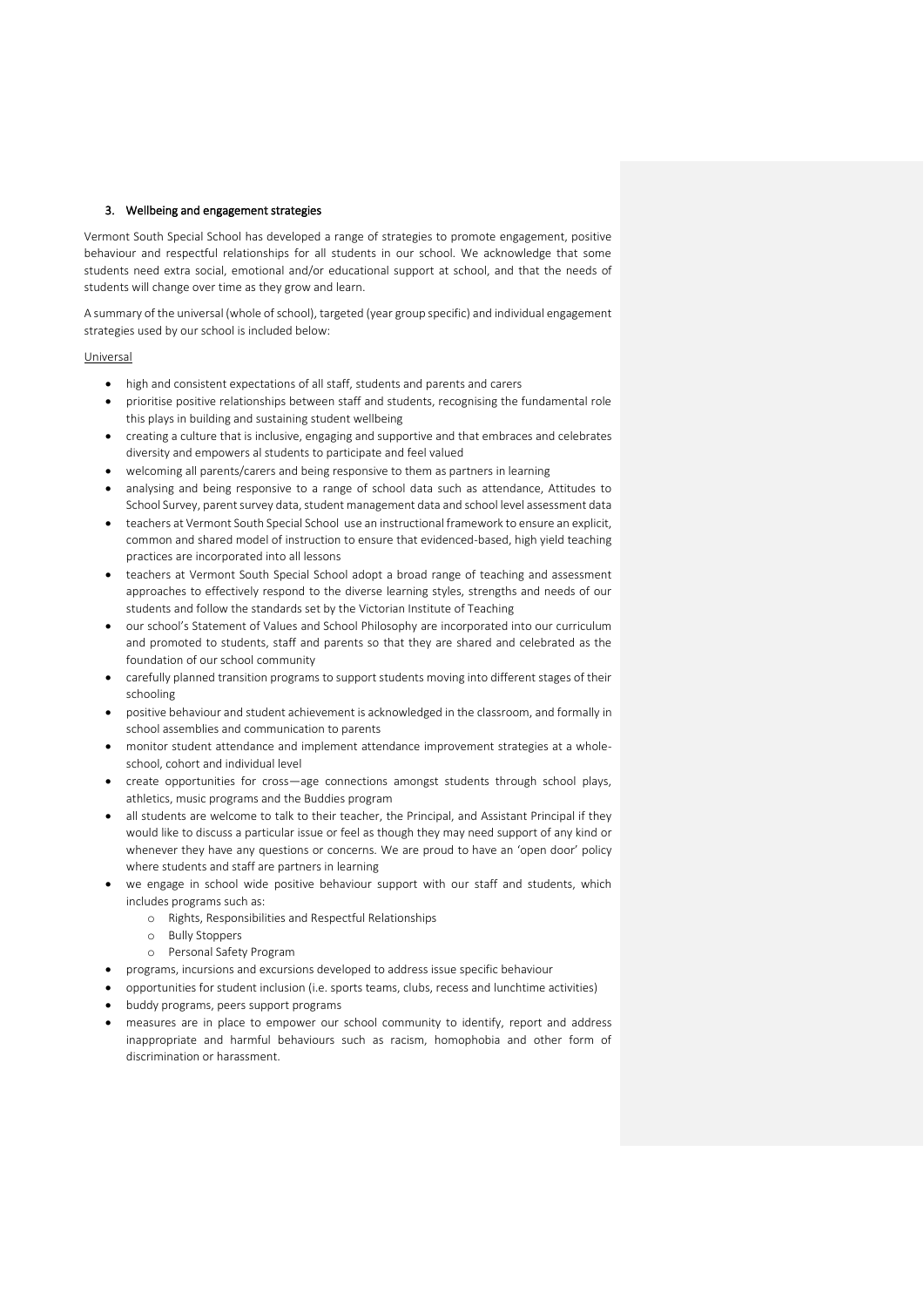#### Targeted

- each year group has a Section Leader, a teacher responsible for their year, who monitors the health and wellbeing of students in their year, and acts as a point of contact for students who may need additional support
- Koorie students are supported to engage fully in their education, in a positive learning environment that understands and appreciates the strength of Aboriginal and Torres Strait Islander culture
- all cultural and linguistically diverse students are supported to feel safe and included in our school including through our small class sizes and speech therapy
- we support learning and wellbeing outcomes of students from refugee background through small class sizes, speech therapy, and translated documents
- we provide a positive and respectful learning environment for our students who identify as LGBTIQ+ and follow the Department's policy on [LGBTIQ Student Support](https://www2.education.vic.gov.au/pal/lgbtiq-student-support/policy)
- all students in Out of Home Care are supported in accordance with the Department's policy on [Supporting Students in Out-of-Home Care](https://www2.education.vic.gov.au/pal/supporting-students-out-home-care/policy) including being appointed a Learning Mentor, having an Individual Learning Plan and a Student Support Group (SSG) and being referred to Student Support Services for an Educational Needs Assessment
- wellbeing and health staff will undertake health promotion and social skills development in response to needs identified by student wellbeing data, classroom teachers or other school staff each year
- staff will apply a trauma-informed approach to working with students who have experienced trauma

## Individual

- Individual Learning Plan a
- Behaviour Escalation Plan
- Program for Students with Disabilities
- referral to Student Welfare Coordinator and Student Support Services
- referral to ChildFirst and Orange Door
- building constructive relationships with students at risk or students who are vulnerable due to complex individual circumstances
- meeting with student and their parent/carer to talk about how best to help the student engage with school
- considering if any environmental changes need to be made, for example changing the classroom set up
- referring the student to:
	- o school-based wellbeing supports
	- o Student Support Services
	- o Appropriate external supports such as council based youth and family services, other allied health professionals, headspace, child and adolescent mental health services or ChildFirst

Where necessary the school will support the student's family to engage by:

- being responsive and sensitive to changes in the student's circumstances and health and wellbeing
- collaborating, where appropriate and with the support of the student and their family, with any external allied health professionals, services or agencies that are supporting the student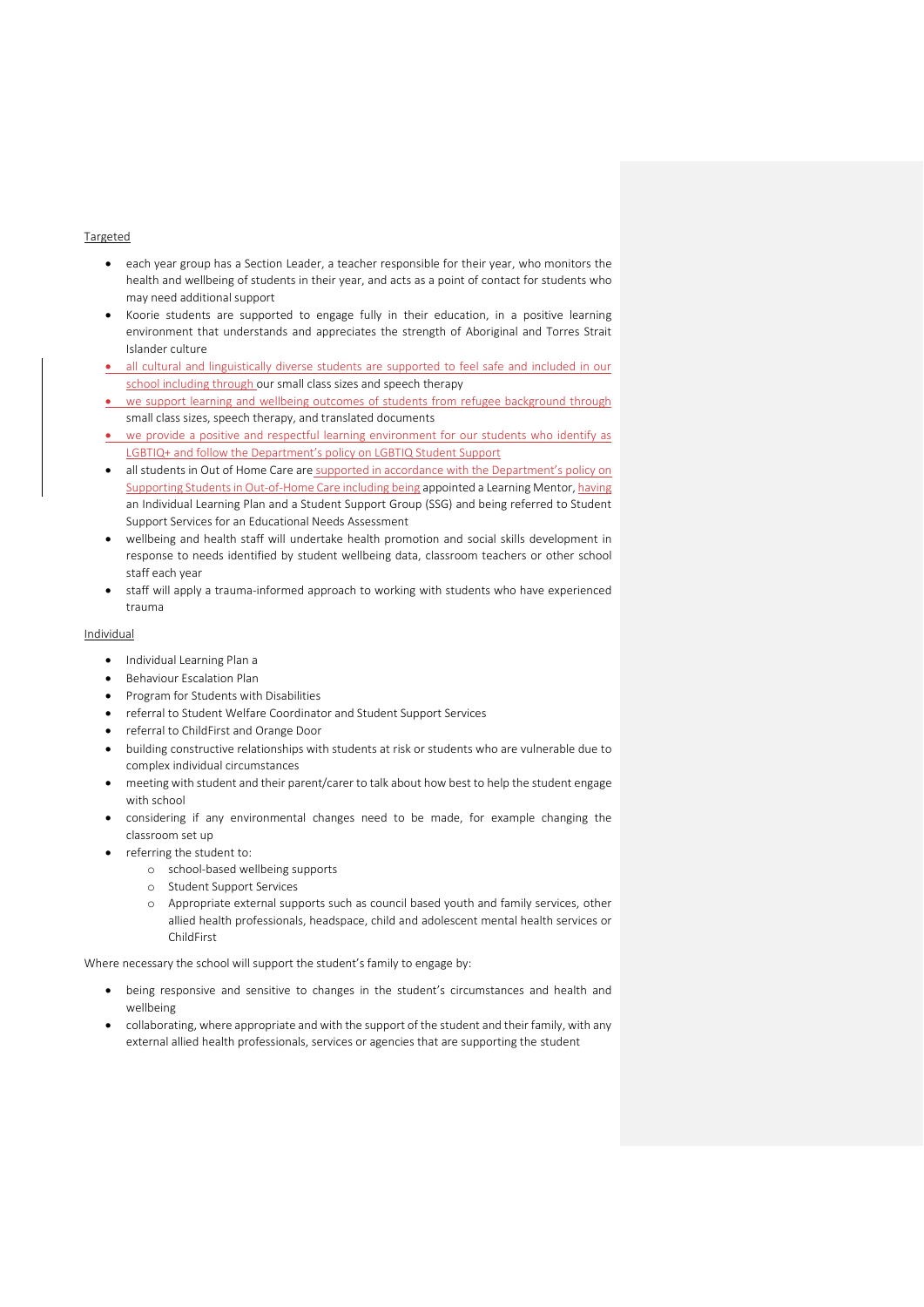- monitoring individual student attendance and developing an Attendance Improvement Plan in collaboration with the student and their family
- engaging with our regional Koorie Education Support Officers
	- running regular Student Support Group meetings for all students:
		- o with a disability
		- o in Out of Home Care
		- o with other complex needs that require ongoing support and monitoring.

# 4. Identifying students in need of support

Vermont South Special School is committed to providing the necessary support to ensure our students are supported intellectually, emotionally and socially. The SWPBS team plays a significant role in developing and implementing strategies to help identify students in need of support and enhance student wellbeing. Vermont South Special School will utilise the following information and tools to identify students in need of extra emotional, social or educational support:

- personal, health and learning information gathered upon enrolment and while the student is enrolled
- attendance records
- academic performance
- observations by school staff such as changes in engagement, behaviour, self-care, social connectedness and motivation
- SENTRAL data
- engagement with families
- self-referrals

#### 5. Student rights and responsibilities

All members of our school community have a right to experience a safe and supportive school environment. We expect that all students, staff, parents and carers treat each other with respect and dignity. Our school's Statement of Values highlights the rights and responsibilities of members of our community.

Students have the right to:

- participate fully in their education
- feel safe, secure and happy at school
- learn in an environment free from bullying, harassment, racism, violence, discrimination or intimidation
- express their ideas, feelings and concerns.

Students have the responsibility to:

- participate fully in their educational program
- display positive behaviours that demonstrate respect for themselves, their peers, their teachers and members of the school community
- respect the right of others to learn.

Students who may have a complaint or concern about something that has happened at school are encouraged to speak to their parents or carers and approach a trusted teacher or a member of the school leadership team.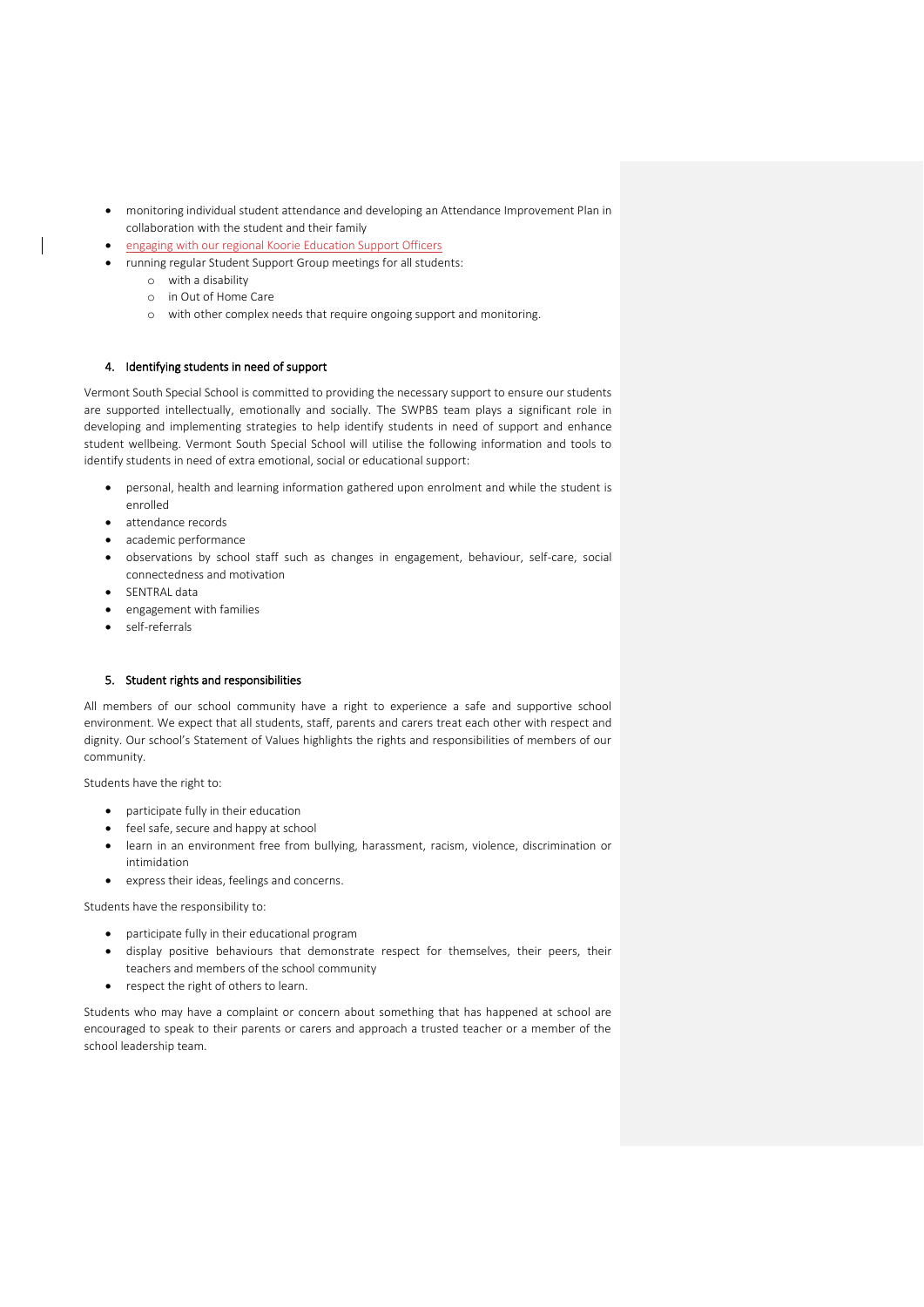#### 6. Student behavioural expectations and management

Behavioural expectations of students are grounded in our school's Statement of Values and the Student code of conduct.

Violence, bullying behaviour, and other offensive and harmful behaviours such as racism, harassment  $\triangleleft$ and discrimination will not be responded to consistentlytolerated and will be managed in accordance with Example School'sthis policy. Bullying policy.will be managed in accordance with our Bullying Prevention Policy.

When a student acts in breach of the behaviour standards of our school community, Vermont South Special School will institute a staged response, consistent with the Department's Student Engagement and Inclusion Guidelines. Where appropriate, parents will be informed about the inappropriate behaviour and the disciplinary action taken by teachers and other school staff.

Our school considers, explores and implement positive and non-punitive interventions to support student behaviour before considering disciplinary measures such as detention, withdrawal of privileges or withdrawal from class.

Disciplinary measures may be used as part of a staged response to inappropriate behaviour in combination with other engagement and support strategies to ensure that factors that may have contributed to the student's behaviour are identified and addressed. Disciplinary measures at our school will be applied fairly and consistently. Students will always be provided with an opportunity to be heard.

Disciplinary measures that may be applied include:

- warning a student that their behaviour is inappropriate
- teacher controlled consequences such as redirecting a student in a classroom or other reasonable and proportionate responses to misbehaviour
- withdrawal of privileges
- restorative practices
- reflection time
- behaviour reviews
- suspension
- expulsion

Suspension and expulsion are measures of last resort and may only be used in situations consistent with Department policy, available at:

- <https://www2.education.vic.gov.au/pal/suspensions/policy>
- <https://www2.education.vic.gov.au/pal/expulsions/policy>
- <https://www2.education.vic.gov.au/pal/restraint-seclusion/policy>
- In line with Ministerial Order 1125, no student aged 8 or younger will be expelled without the approval of the Secretary of the Department of Education and Training.
- The Principal of Vermont South is responsible for ensuring all suspensions and expulsions are recorded on CASES21.

#### Corporal punishment is prohibited by law and will not be used in any circumstance at our school.

**Formatted:** Bullet 1, Left

**Formatted:** Font: (Default) Calibri Light, Not Italic, Not **Highlight**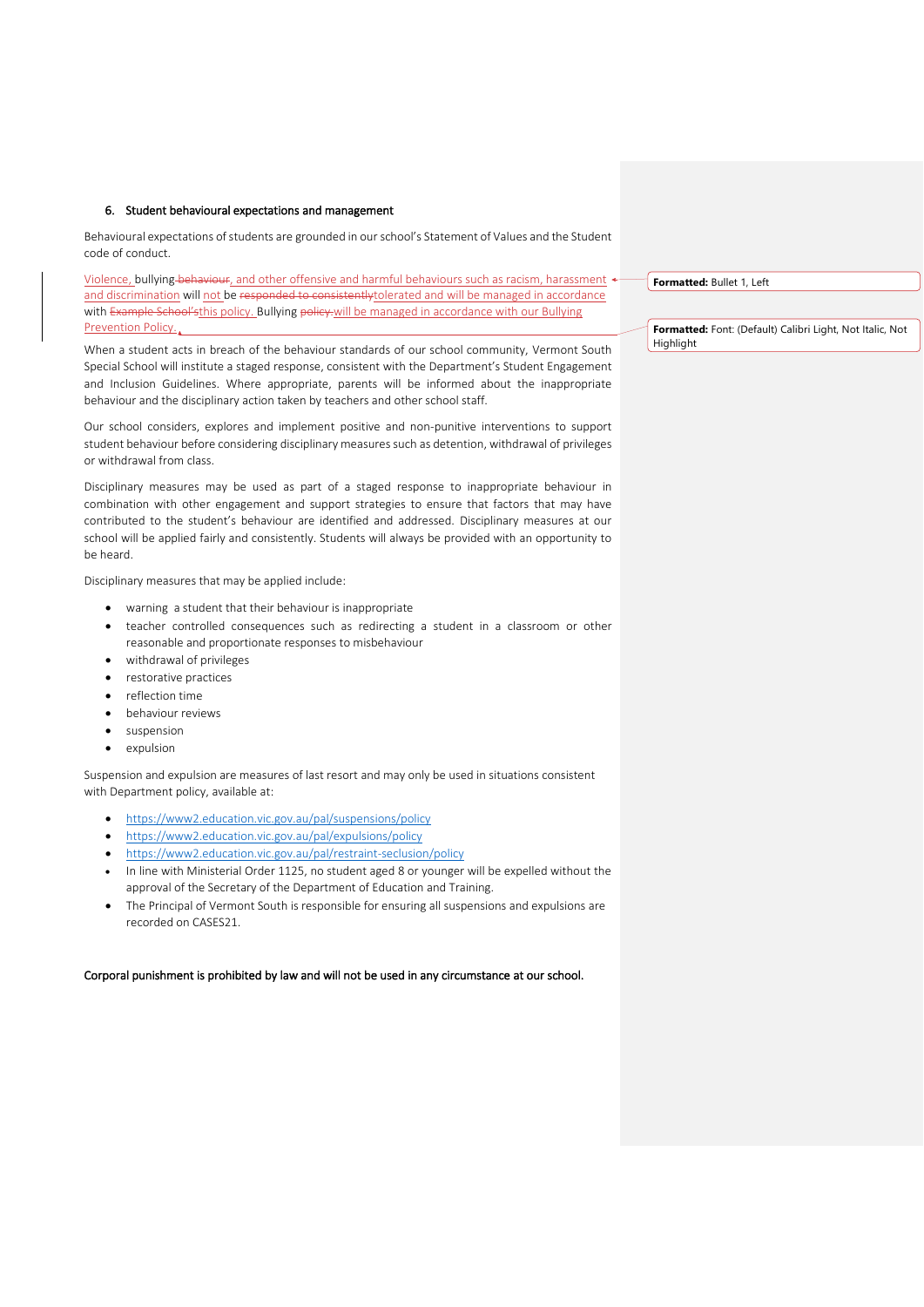## 7. Engaging with families

Vermont South Special School values the input of parents and carers, and we will strive to support families to engage in their child's learning and build their capacity as active learners. We aim to be partners in learning with parents and carers in our school community.

We work hard to create successful partnerships with parents and carers by:

- ensuring that all parents have access to our school policies and procedures, available on our school website
- maintaining an open, respectful line of communication between parents and staff
- providing parent volunteer opportunities so that families can contribute to school activities
- involving families in curriculum-related activities
- involving families in school decision making
- coordinating resources and services from the community for families
- including families in Student Support Groups, and developing individual plans for students
- inviting feedback from families on school programs.

#### 8. Evaluation

Vermont South Special School will collect data each year to understand the frequency and types of wellbeing issues that are experienced by our students so that we can measure the success or otherwise of our school based strategies and identify emerging trends or needs.

Sources of data that will be assessed on an annual basis include:

- student survey data
- incidents data
- school reports
- parent survey
- case management
- CASES21
- SOCS

Vermont South Special School will also regularly monitor available data dashboards to ensure any wellbeing or engagement issues are acted upon in a timely manner and any intervention occurs as soon as possible.

#### **COMMUNICATION**

This policy will be communicated to our school community in the following ways

Available publicly on our school's website [https://www.vermont-south-ss.vic.edu.au/our-](https://aus01.safelinks.protection.outlook.com/?url=https%3A%2F%2Fwww.vermont-south-ss.vic.edu.au%2Four-school%2F%23policies&data=05%7C01%7CClare.Merison%40education.vic.gov.au%7C6ba670ff511f4f532adb08da3c59d660%7Cd96cb3371a8744cfb69b3cec334a4c1f%7C0%7C0%7C637888653783038577%7CUnknown%7CTWFpbGZsb3d8eyJWIjoiMC4wLjAwMDAiLCJQIjoiV2luMzIiLCJBTiI6Ik1haWwiLCJXVCI6Mn0%3D%7C3000%7C%7C%7C&sdata=BaAWZu4g1EDS3fOONNzckC9xj1gZliD8ihThQNRpZ2A%3D&reserved=0)

[school/#policies](https://aus01.safelinks.protection.outlook.com/?url=https%3A%2F%2Fwww.vermont-south-ss.vic.edu.au%2Four-school%2F%23policies&data=05%7C01%7CClare.Merison%40education.vic.gov.au%7C6ba670ff511f4f532adb08da3c59d660%7Cd96cb3371a8744cfb69b3cec334a4c1f%7C0%7C0%7C637888653783038577%7CUnknown%7CTWFpbGZsb3d8eyJWIjoiMC4wLjAwMDAiLCJQIjoiV2luMzIiLCJBTiI6Ik1haWwiLCJXVCI6Mn0%3D%7C3000%7C%7C%7C&sdata=BaAWZu4g1EDS3fOONNzckC9xj1gZliD8ihThQNRpZ2A%3D&reserved=0)

- Included in staff induction processes
- Included in transition and enrolment packs
- Given to parents at information night at the beginning of the school year
- Included as annual reference in school newsletter
- Made available in hard copy from school administration upon request